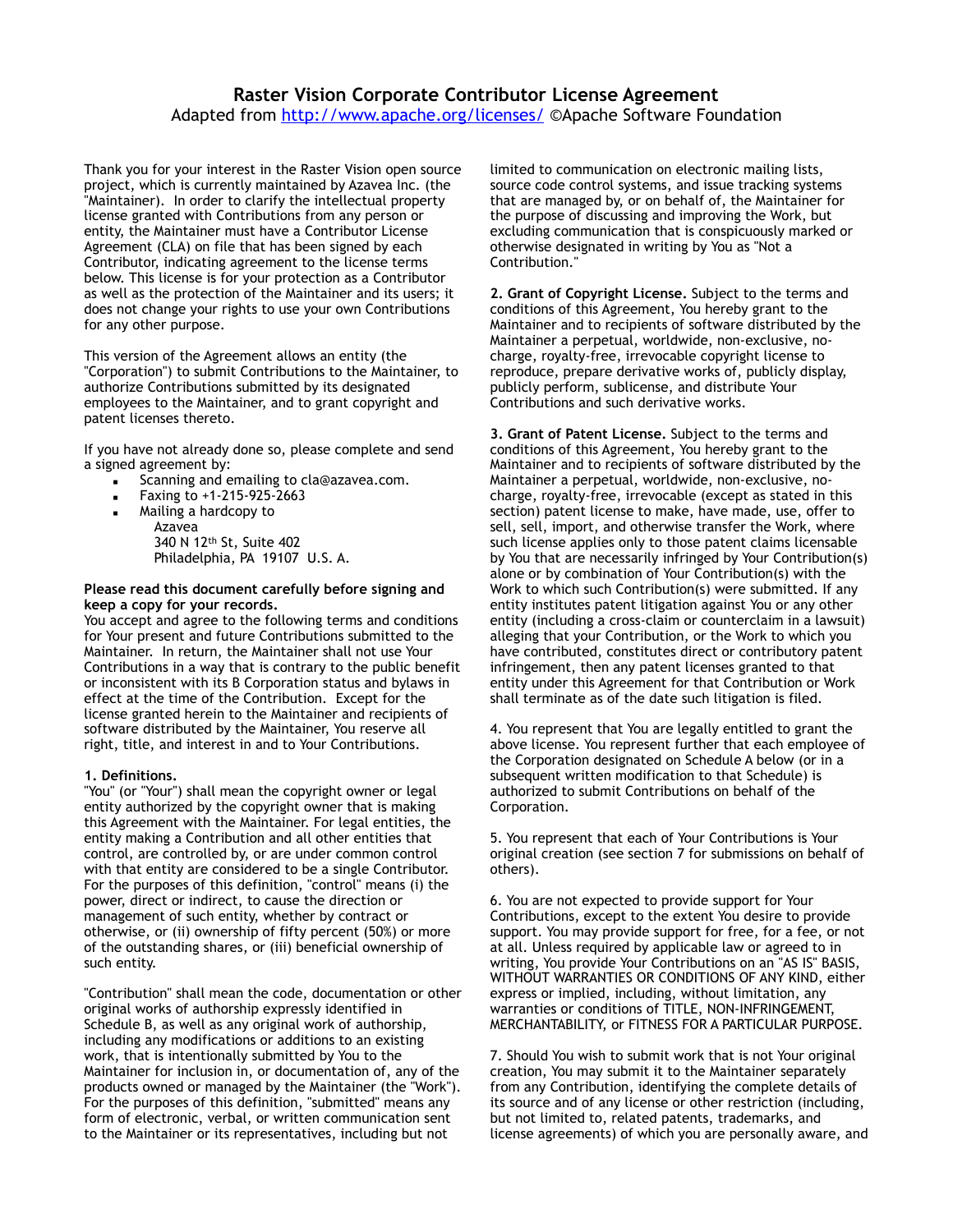conspicuously marking the work as "Submitted on behalf of a third-party: [named here]".

8. It is your responsibility to notify the Maintainer when any change is required to the list of designated employees authorized to submit Contributions on behalf of the Corporation, or to the Corporation's Point of Contact with the Maintainer.

## **Schedule A: Initial List of Designated Employees**

| <b>Full Name</b> | Email | GitHub Nickname/Alias |
|------------------|-------|-----------------------|
|                  |       |                       |
|                  |       |                       |
|                  |       |                       |
|                  |       |                       |
|                  |       |                       |
|                  |       |                       |
|                  |       |                       |
|                  |       |                       |
|                  |       |                       |
|                  |       |                       |
|                  |       |                       |
|                  |       |                       |
|                  |       |                       |